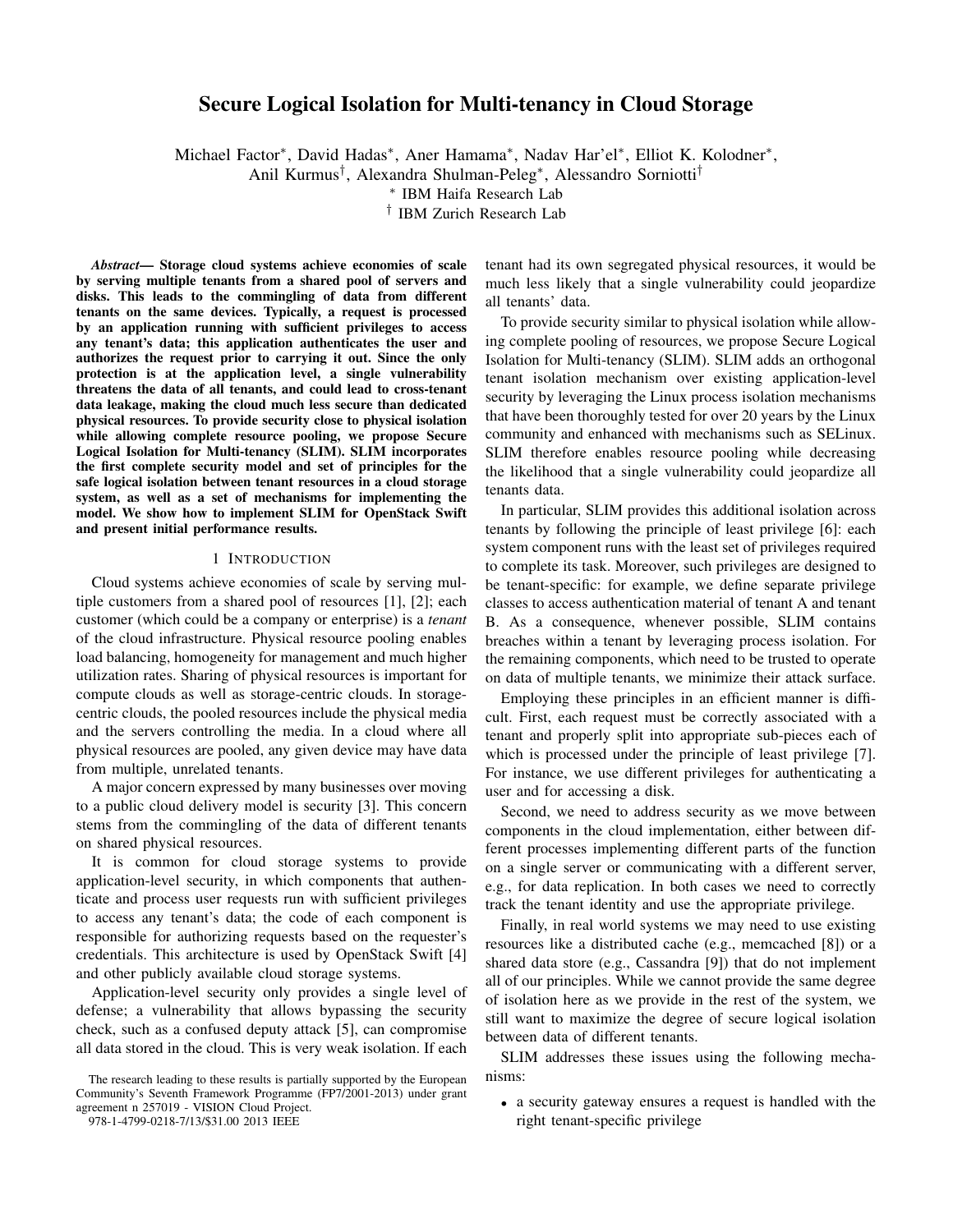- a proxy/guard mechanism prevents escalation of privileges as we move between components
- and a gatekeeper provides a secure wrapper for existing resources

These SLIM components are relevant for almost any cloud based object store system, and can be easily integrated to provide end-to-end isolation between tenants. Here, we describe an implementation of SLIM for OpenStack Swift; we are also implementing it for the VISION Cloud project [10].

Our paper makes the following contributions:

- We present the first complete security model and set of principles for safe logical isolation between tenant resources in a cloud storage system.
- We define a set of mechanisms for implementing secure, logically isolated cloud storage systems.
- We implement SLIM for Swift and present initial performance results, determining that process recycling is the most critical factor influencing performance.

The next section describes various approaches to security isolation for multi-tenancy and provides background on Swift. Section 3 presents SLIM and its implementation in Swift. Section 4 presents initial performance results. Section 5 presents an informal analysis of SLIM's security. Section 6 presents our conclusions.

## 2 PROBLEM STATEMENT

Cloud storage systems come in multiple flavors that differ in their abstraction, ranging from block storage systems, to key-value and object stores; in this work, we select object stores as our case-study. Although the internal architecture of such services is rarely disclosed, we can identify a number of common features. First, services run over commodity hardware. Second, they are symmetric and decentralized: there is no hierarchy among the pool of machines that provide the service, and such machines run essentially the same code. More significantly in our context, these systems commingle data from different users on the same physical resources. This approach is often referred to as multi-tenancy.

Ideally a multi-tenant cloud storage system serves requests of multiple customers (tenants) in such a way that (1) computing and storage resources are shared among such customers and (2) this sharing of resources does not weaken system security. In practice, multi-tenancy is a trade-off between security and costs: the wider the subset of resources shared (e.g., same physical machine vs. same OS), the more the cloud system can amortize costs and increase utilization. However, this sharing leads to weaker isolation and consequently higher security risks.

In a typical object store architecture a client contacts a web front-end to issue a request. The front-end passes the request to a request processor, which accesses (e.g., read or write) the data usually through a file system on disks. The request processor may also access a supplementary data store, such as a distributed key/value store. It also performs securityrelated tasks like authentication, authorization and access

control enforcement. Usually, the front end authenticates and authorizes a request, prior to executing the request under a single cross-tenant privilege.

As a concrete example for our analysis we consider Swift, the popular open-source, cloud object store, which is part of the Openstack Framework. Swift has a two tier architecture, consisting of client facing proxy servers, which handle authentication, authorization and access control enforcement, and storage servers which store objects and manage the associated metadata. A typical installation will consist of multiple proxy and storage servers possibly sharing the same hardware. Each Swift server (proxy or storage) is coupled with an integrated HTTP server, employing WSGI and serving REST requests via a dedicated port. A client request may be addressed to any of the proxy servers, which forwards it to the appropriate storage server(s).

Swift, like most other cloud storage systems, employs application-level isolation to address multi-tenancy and the entire service runs with a single privilege level, allowing access to all tenant and user data from the Swift code. Swift enforces isolation through pluggable access control modules such as Keystone or tempAuth. Swift supports container ACLs, which are retrieved from a storage server and then cached by the proxy using memcached [8], allowing their fast retrieval. While this approach makes Swift lightweight and able to serve a large number of tenants, it has the negative impact that finding and exploiting a single vulnerability gives an attacker the ability to access resources belonging to any user of any tenant. Furthermore, it is hard to prevent attacks on a given Swift component, since it commingles information for different tenants, including the use of memcached to store sensitive access control data.

## 3 SECURE LOGICAL ISOLATION FOR MULTI-TENANCY

SLIM addresses the weaknesses highlighted in the previous Section, incorporating a security model and set of principles for the safe logical isolation between tenant resources for a cloud storage system, as well as a set of mechanisms for implementing the model.

## *3.1 System model*

SLIM provides services for a number of entities that we call *users*. Users board the system through an enrollment process that equips them with credentials, which can be later on produced to gain access to the system and its resources. Users are grouped into administrative entities called *tenants*. In what follows we only capture simple hierarchies where there is a set of users, a set of tenants and each user is associated to a single tenant; however, SLIM can be generalized to more complex n-level hierarchies involving sub-tenants.

Users interact with a set of service nodes that can serve requests of any user belonging to any tenant; in particular, we do not require dedicated hardware for each tenant, which would undoubtedly achieve comparable, if not better, security guarantees at a much higher total system cost. Service nodes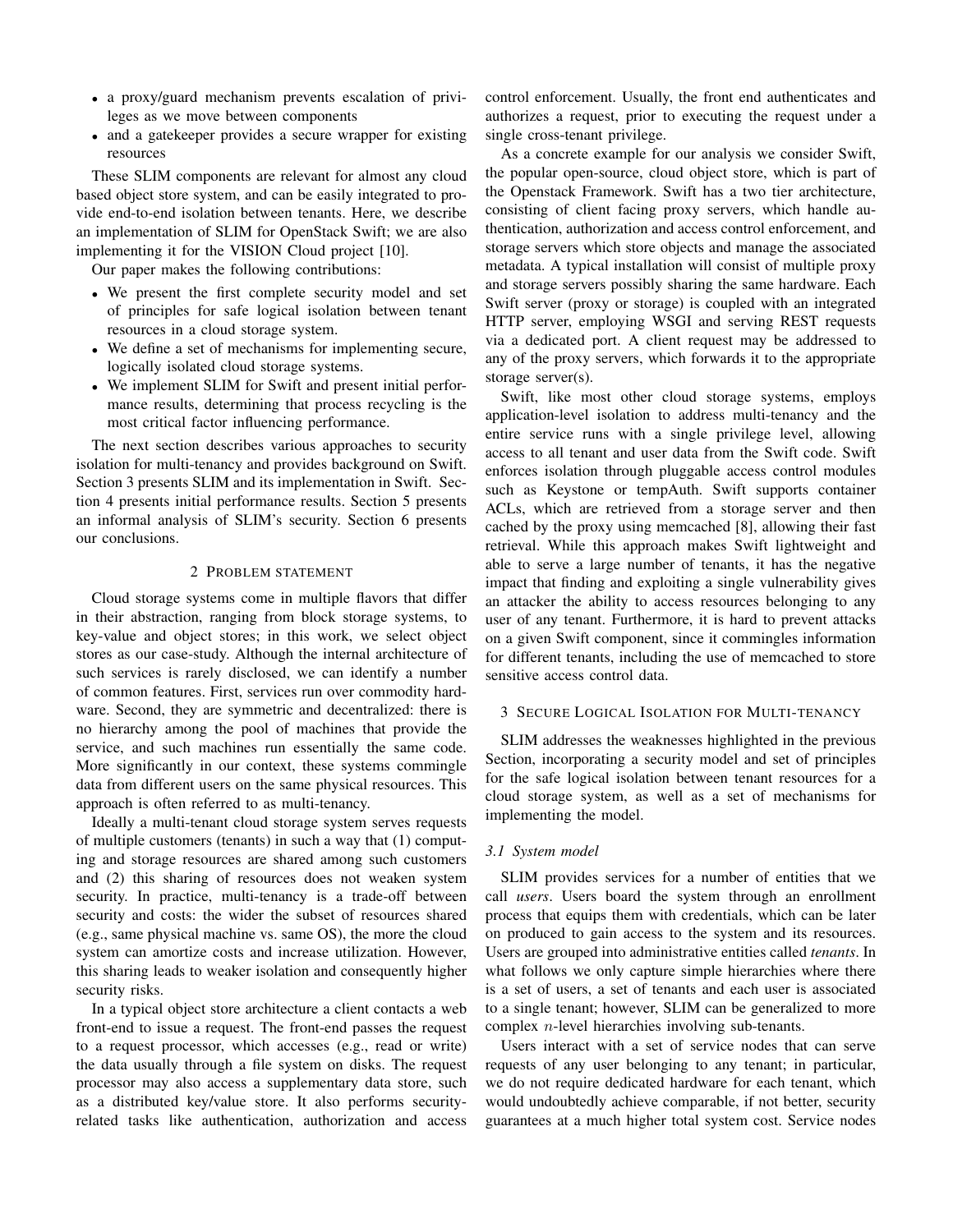run a commodity operating system and do not require virtualization techniques. Each service node may use local storage and/or shared storage to host user data/metadata.

#### *3.2 Security model*

We consider two classes of attackers. In both cases, the attacker is a system user, i.e., the attacker owns a valid credential to access the system. *Class 1* attackers attempt to access resources belonging to another user of the same tenant, whereas *class 2* attackers attempt to access resources belonging to the user of another tenant.

We do not assume dedicated hardware or dedicated virtual machines for given users/tenants; however, we do trust the underlying hardware, as well as the *multi-user* operating systems to provide secure isolation between processes of different *OS users*; in the rest of the paper, we will use *uid* to refer to an OS user. This requirement translates into the assumption that the process of one uid cannot access resources (e.g., memory, files, sockets) belonging to another uid. If a process is compromised by an attacker, we assume the attacker can run arbitrary code under the uid that started the process.

The assumption above does not take into account the fact that some of the tasks that the service nodes need to perform require higher privileges than those of a single uid, e.g., admin privileges to create processes restricted to a particular uid. A process with such privileges, is called a *privileged process* and is by definition capable of accessing any resource in the system and can therefore bypass the uid restrictions. As a consequence, if an attacker can compromise a privileged process, it can achieve the objectives of both attacker classes.

Finally, nodes partake in a number of internal protocols, through which a node can trigger the execution of a function on another node on the system (e.g., trigger the replication of a file from one node onto another one). We therefore need to ensure that a successful attack – which by the assumptions mentioned above should be confined to the privileges of the owner uid only – cannot trigger the execution of a function with higher privileges on another node.

## *3.3 Design Principles*

The design of our solution was guided by the following four principles. (1) *Least privilege* requires that every subcomponent operate using the least set of privileges required for its task. A consequence of this principle is the need to use separate processes with different uids for handling the various stages of a user request. (2) *Tenant containment* requires security isolation of tenant-related resources, i.e., each tenant has its own privileges and hence its own uids. Thus, there is the need to use different processes for each tenant. (3) *Escalation avoidance* ensures that during the lifetime of a process it will never gain a different, potentially higher privilege. This implies that if a process with a tenant's UID has been used to serve one tenant's requests, it cannot be reused later to process another tenant's request. (4) *Minimizing the attack surface* keeps the code of any privileged processes simple, small and easy to audit.



Fig. 1. The architectural components of SLIM (dark gray) added to a typical object store architecture (light gray).

#### *3.4 Design and Implementation*

Complying with the principles described above requires introducing end-to-end tenant isolation in the cloud storage system, where we isolate both the processing and the access to all tenant related information stored on the disks and in supplementary data stores. The architectural elements of SLIM are illustrated in Figure 1. They include the following privileged processes: (1) a *Security Gateway*, which splits the execution of a request into subtasks running under the proper uids with confined privileges; (2) a *Gatekeeper*, which protects the access to shared resources without built-in access control, e.g., a key-value store; and (3) *Guard and Proxy* components to maintain tenant identity and privileges across processes running on the same or different nodes. The remaining processes are tenant-specific: (4) a *Tenant Authenticator* to authenticate the tenant named in a request; and (5) a *Request Processor* to execute the request. Below we detail the design of these components as well as their implementation over Swift.

Security Gateway: A user request first arrives at the web front end, which delivers it to a security gateway. The security gateway introduces privilege separation by splitting the execution of a request into subtasks, executing each subtask under a dedicated uid corresponding to the required privilege of the specific tenant. It begins by sanitizing the request and verifying the validity of its parameters. It extracts the authentication credentials from the request, e.g., from the HTTP headers, and passes them to a tenant authenticator process, which authenticates the tenant claimed in the request. Upon approval from the authenticator, the security gateway delivers the request to an appropriate request processor that has the privilege of the tenant. To prevent an attacker from tampering with requests, SLIM requires that requests be protected, e.g., signed, so the first action of the request processor is to authenticate the request. Mechansims for protecting requests are outside of the scope of SLIM.

Gatekeeper for shared resource protection: In some cases a request processor may need to access a shared resource. This can be a distributed data store, like Cassandra [9], e.g., used as a metadata catalog by the VISION Cloud, or a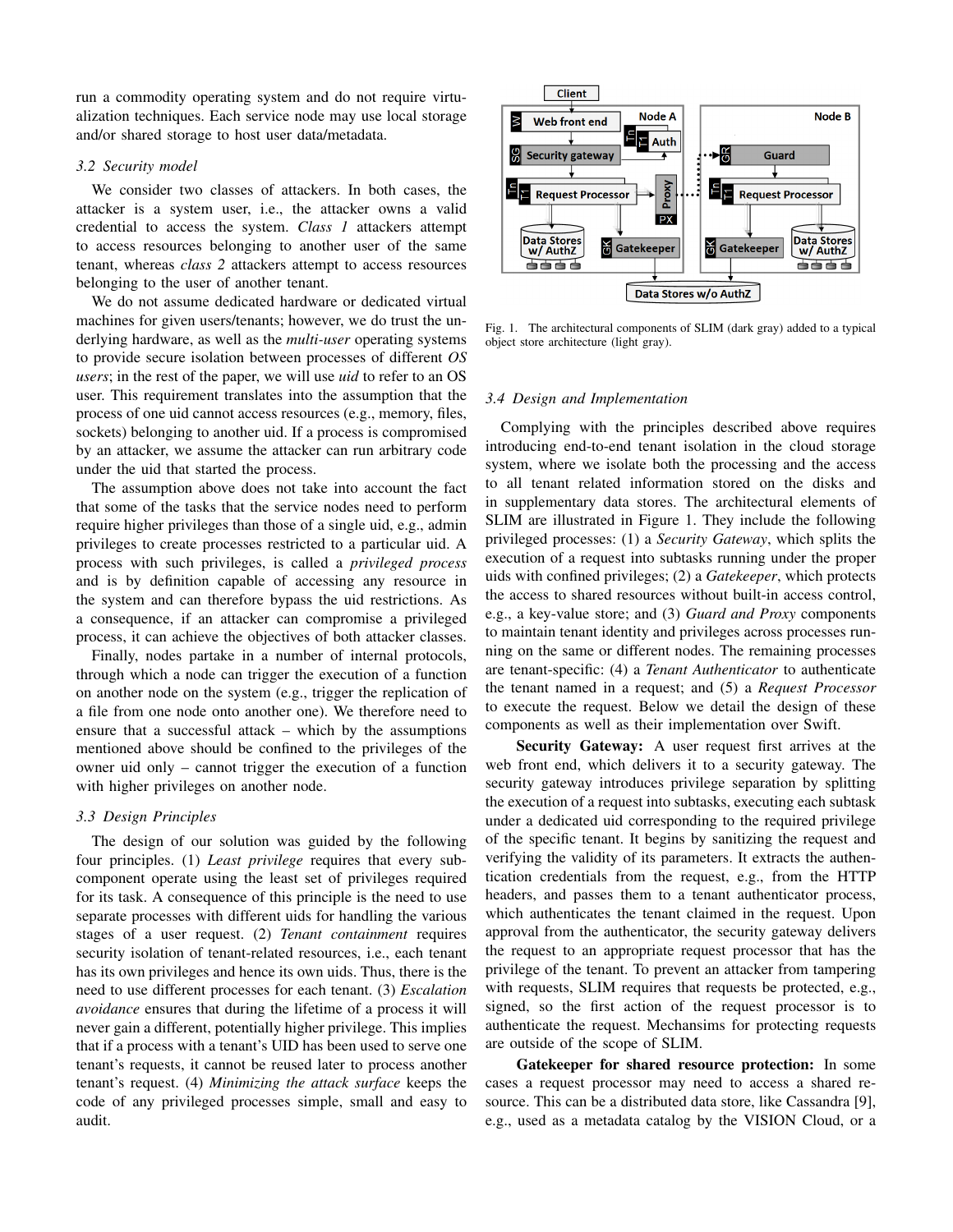shared cache like memcached [8], e.g., used by Swift, which do not have built-in, fine-grained access control mechanisms, yet are used to store data of multiple tenants. Despite the potential security threats they can not always be replaced by traditional data stores like RDBS, that provide access control, yet may limit performance and scalability.

Each such resource has its own gatekeeper process. For each request, the gatekeeper verifies the true tenant identity of the process requesting access to the resource. Once the gatekeeper has uniquely identified the tenant, its goal is to protect the corresponding resource (e.g., keys and values) in a way that it will be inaccessible to other tenants. To isolate the keys under which the data is stored, the gatekeeper labels them with a unique tenant identifier. When integrity and confidentiality are also important, this key may be cryptographically signed or encrypted with a unique key belonging to the tenant. The values stored under these keys should also be signed or encrypted according to the selected level of protection. To prevent any backdoor attacks, all data store access requests that do not originate from the gatekeeper are blocked (e.g., by protecting the socket with ACLs). This allows the gatekeeper to isolate views of the shared resource that each tenant has, ensuring that each tenant has access only to its own keys and values. This prevents cross-tenant data leakage and malicious modifications of the stored keys and values.

Guard and Proxy to protect inter-node communication: In some cases a request processor (a first process) may need to assign a task to a second process, possibly on another node. This is done through a guard and a proxy that ensure the identity of the tenant is maintained when the task is executed by the second process. The request to the second process must go through a proxy. Furthermore, the second process may execute the task only if requested by a guard. Guards and proxies maintain a trusted communication channel (e.g., using a VPN or privileged ports in a well controlled environment). These restrictions are applied by using operating system access control and firewall rules.

SLIM maintains the tenant identity and privilege between the request processor and the second process using the following three stages: (1) The proxy, which runs on the same node as the first process, extracts the true set of privileges of the first process (e.g., by using OS-level primitives such as SCM CREDENTIALS). (2) The proxy sends a description of the privileges together with the request of the first process to the guard, which resides on the same node as the second process. (3) The guard delivers the request to the second process that has the appropriate set of privileges.

#### 4 PERFORMANCE ANALYSIS

We conducted performance tests which evaluated the penalty of adding SLIM to an object storage system of Swift. We compared throughput for PUT and GET requests of objects of various size (on a 8-core, 2.33GHz, x86 server with 16GB RAM, having Swift's SAIO configuration with 9 disks divided into 3 zones). For each combination of operation and object size, we ran *swift-bench* for five minutes. To select the best configuration in which the resources are maximally utilized, we monitored the CPU and disk utilization. We observed that *swift-bench* with request concurrency of 15 gave almost 100% CPU utilization for SLIM, while for vanilla Swift, it was maximized at a concurrency of 150.

Not surprisingly, vanilla Swift has the highest performance, which was especially noticeable for small objects. For example, for 16KB objects it supports the throughput of 4.8 and 16.8 MB/s for PUT and GET operations respectively. However, vanilla Swift recycles processes between tenants which can lead to cross-tenant leakage. We observed that using the apache server with CGI for creating a fresh process for executing each tenant request leads to severe performance degradation, supporting the throughput of only 0.08 and 0.3 MB/s for PUT and GET of 16K objects respectively. Thus, we conclude that process recycling is the most critical factor influencing the performance and we are working on its optimization. The Security Gateway and the Gatekeeper were not observed to influence performance and can be safely added to achieve multi-tenant isolation. Interestingly, when the object size was increased the differences between the systems became less noticeable as both vanilla Swift and SLIM saturated the network, which became the major bottleneck.

## 5 SECURITY ANALYSIS

The security model presented in this work considers two types of attacks: attacks within a tenant (class 1) and crosstenant (class 2). Possible attacks can target vulnerabilities in the web front end, request processor, and privileged components such as the kernel, data stores lacking authorization mechanism, security gateway, proxy and guard, and gatekeeper. The attacks we consider here range from confused deputy attacks to full compromise of a process with arbitrary code execution. The attackers goal is either to access another user's data from the same tenant (class 1) or other tenant data (class 2).

In this section we show that SLIM protects against class 2 attacks and decreases the likelihood that a single vulnerability could jeopardize all tenants' data. Figure 2 illustrates the defense line added by SLIM to achieve this goal as we detail below.

An imminent risk to the system could come from a potential vulnerability in the web front end or the request processor as these components are both directly exposed to an attacker and are large software packages, such as Apache and Swift. To duly protect tenant data, we assume such vulnerabilities exist and either the web front end and/or the request processor could be fully compromised. SLIM ensures that even under such a compromise, tenant data remains secure by: (1) restricting a request processor, which is privileged to access tenant-data, to a tenant-specific UID by the security gateway as well as the proxy/guard components when inter-node communication is involved; (2) restricting a tenant-specific authenticator to a tenant-specific UID; and (3) restricting access to data stores lacking authorization mechanisms through the gatekeeper.